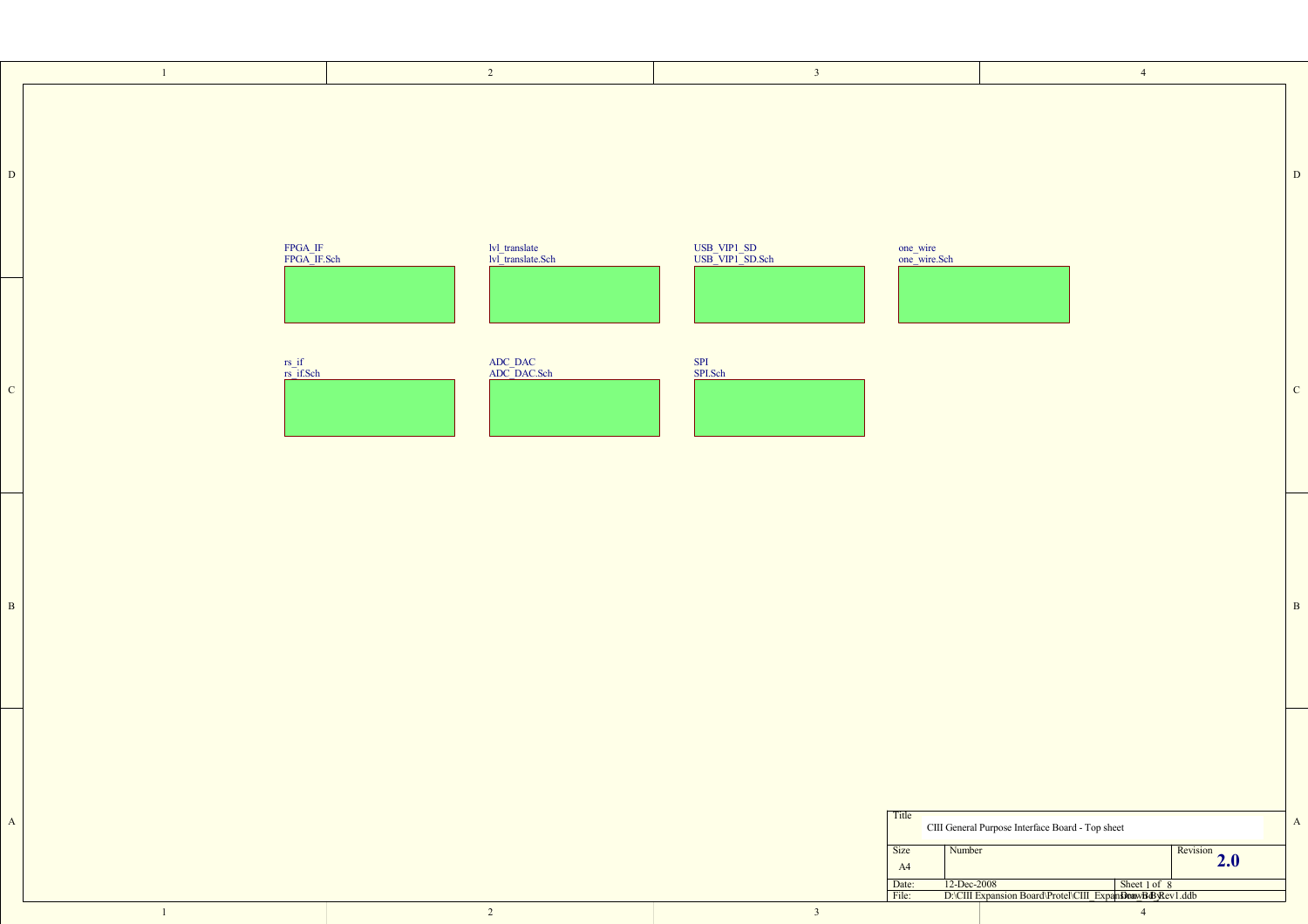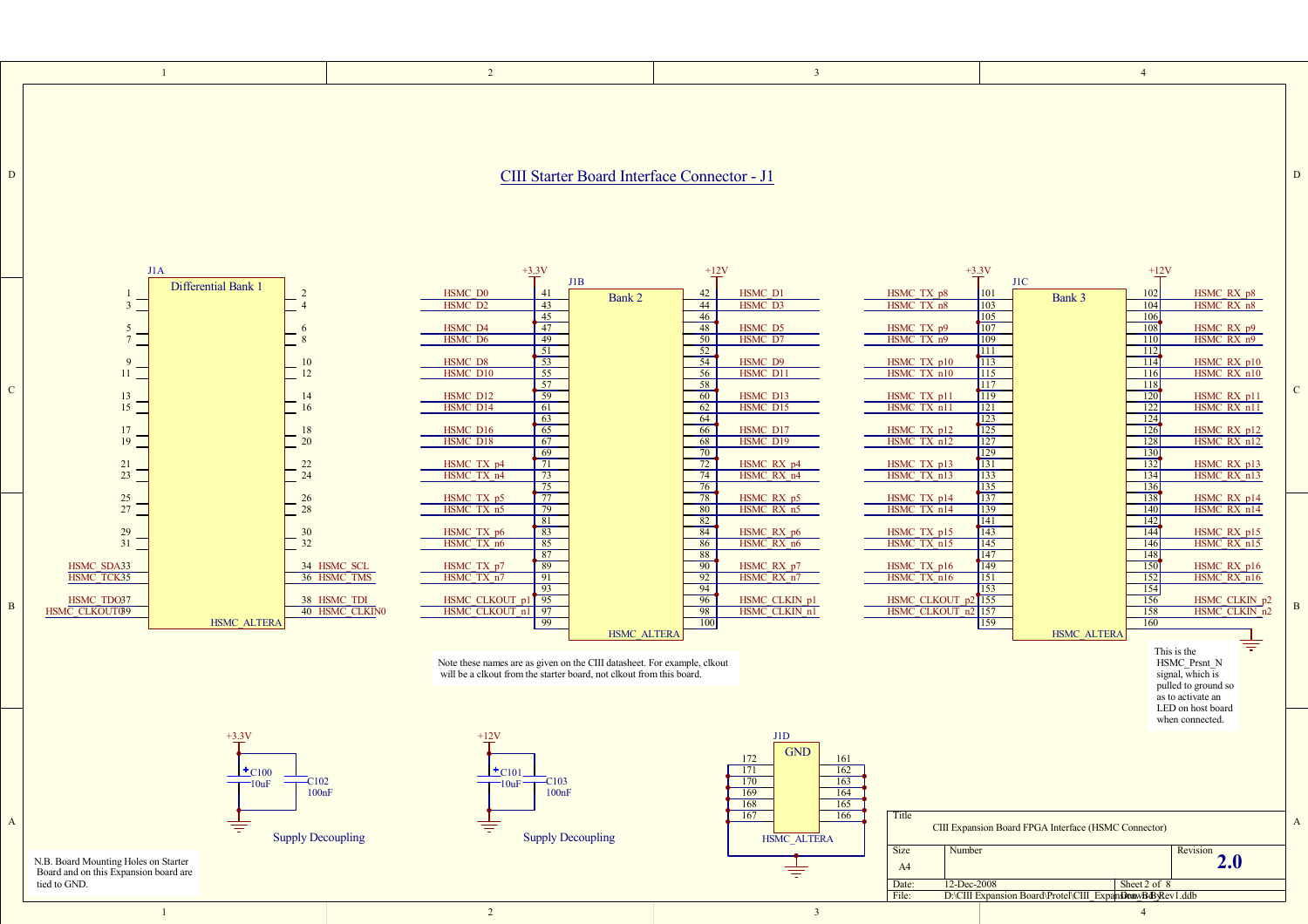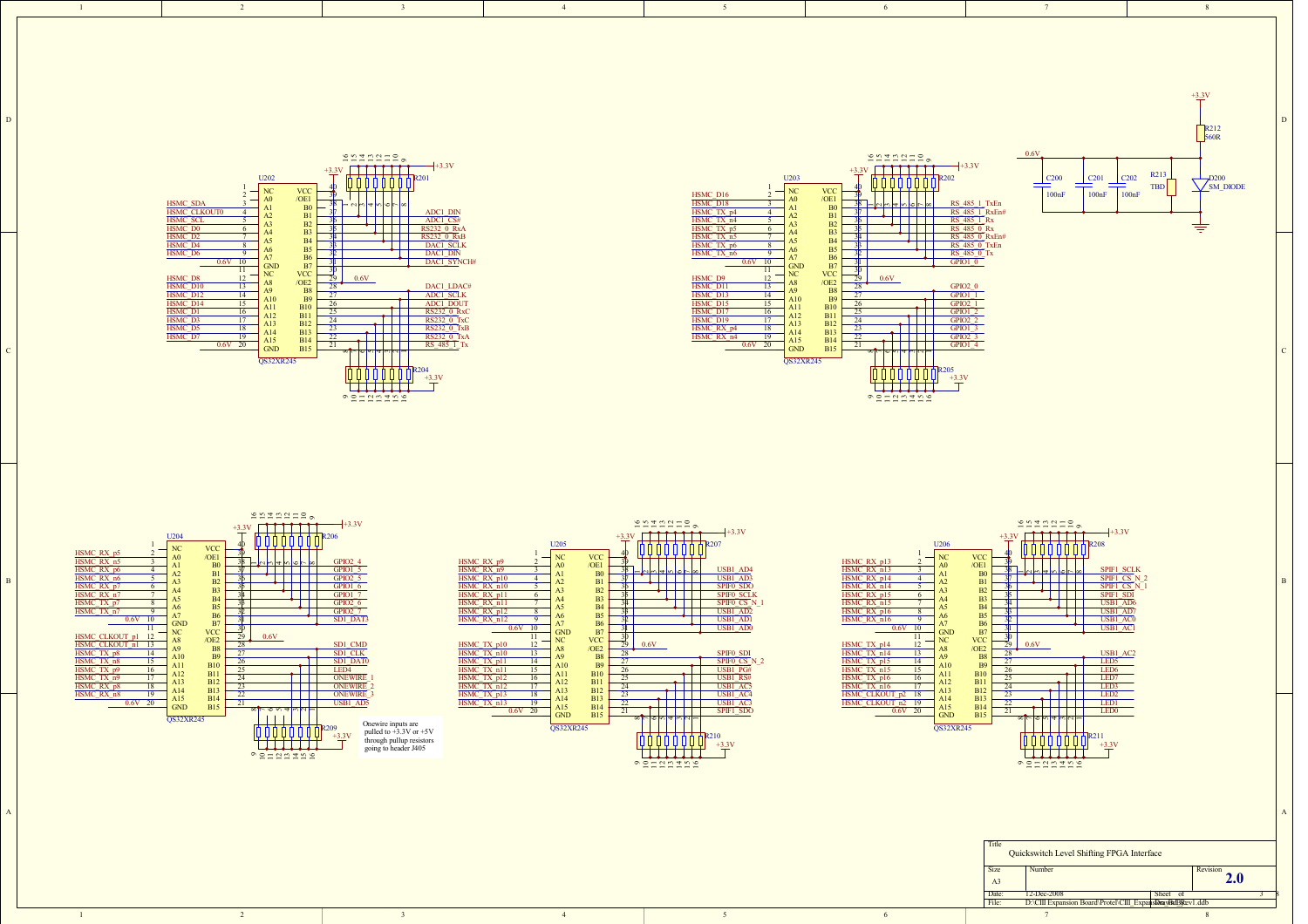

Pullups implemented @ quickswitch

B

A

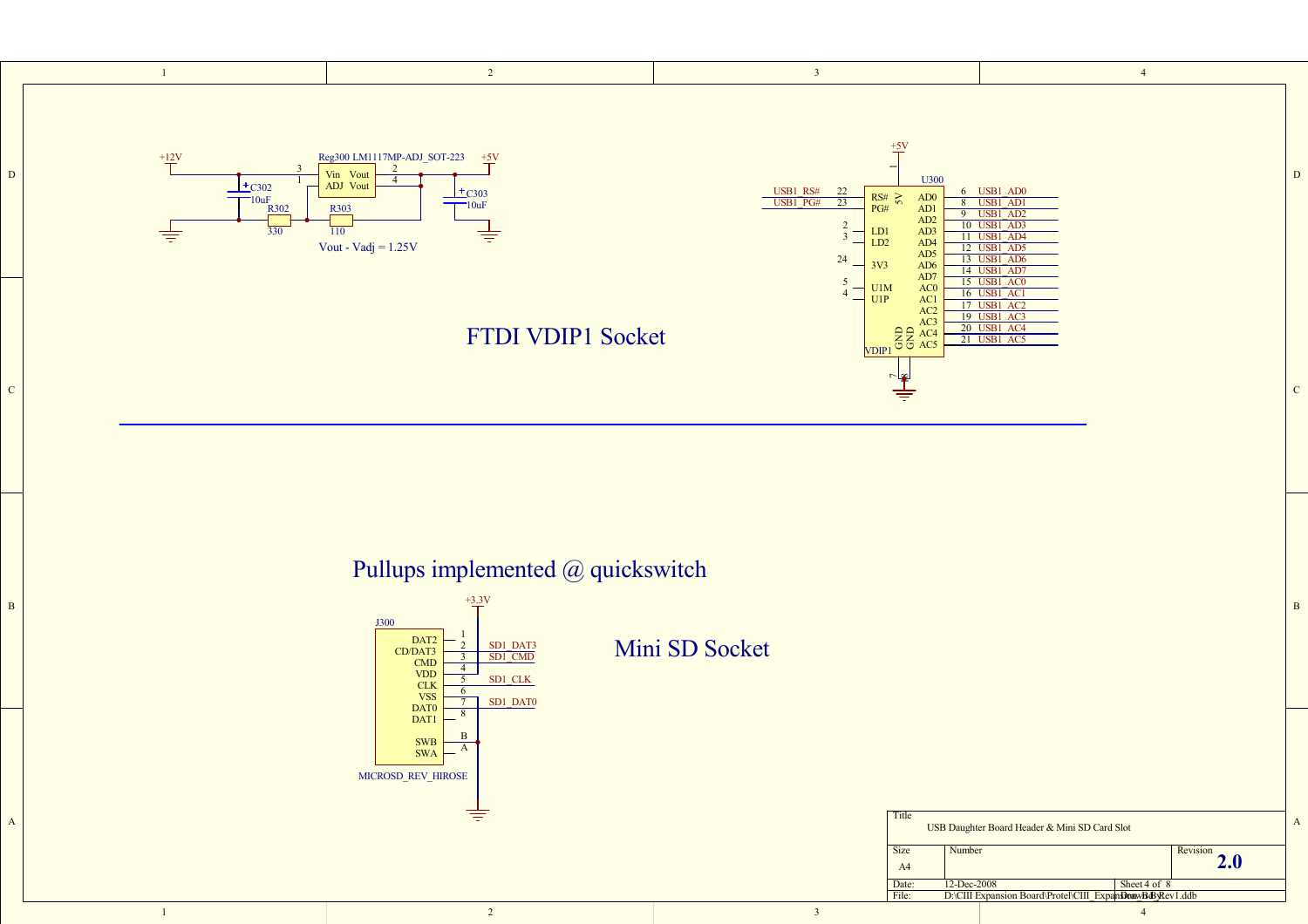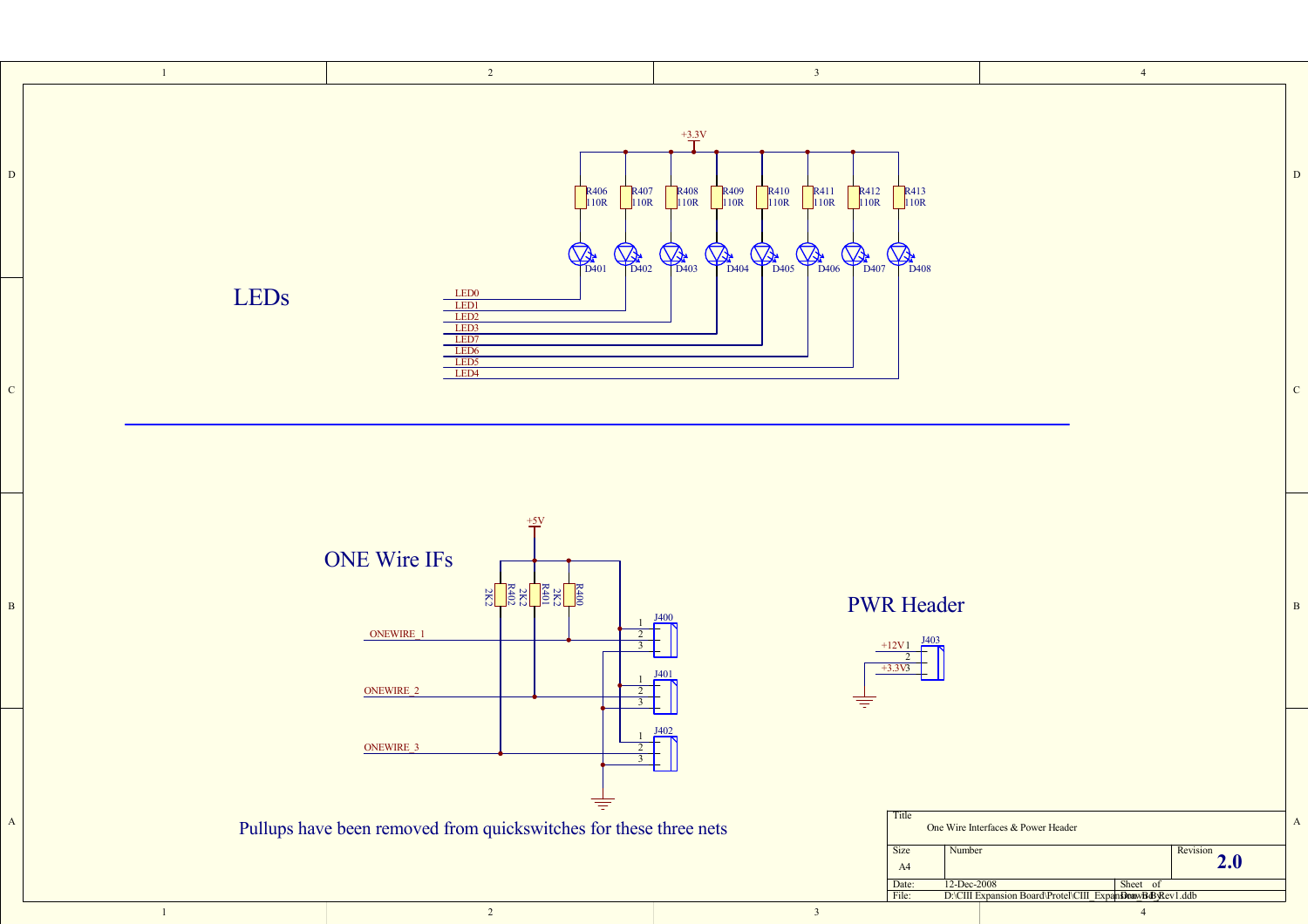

1

| oard\Protel\CIII ExpansionawBo |  |  |
|--------------------------------|--|--|
|                                |  |  |

 $\frac{1}{2}$  and  $\frac{2}{3}$  and  $\frac{3}{4}$  and  $\frac{4}{3}$  and  $\frac{4}{3}$  and  $\frac{4}{3}$  and  $\frac{4}{3}$  and  $\frac{4}{3}$  and  $\frac{4}{3}$  and  $\frac{4}{3}$  and  $\frac{4}{3}$  and  $\frac{4}{3}$  and  $\frac{4}{3}$  and  $\frac{4}{3}$  and  $\frac{4}{3}$  and  $\frac{4}{3}$  a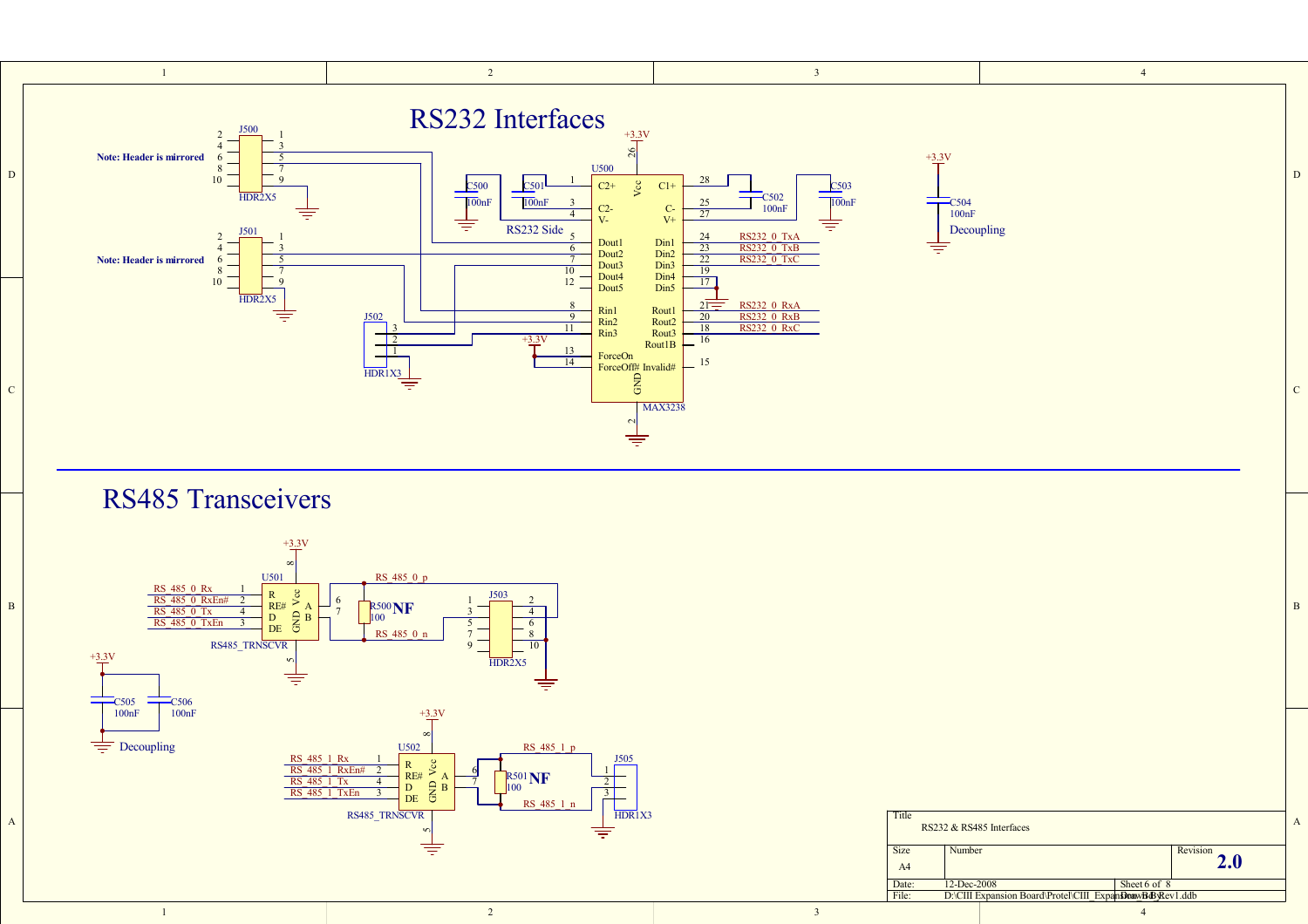